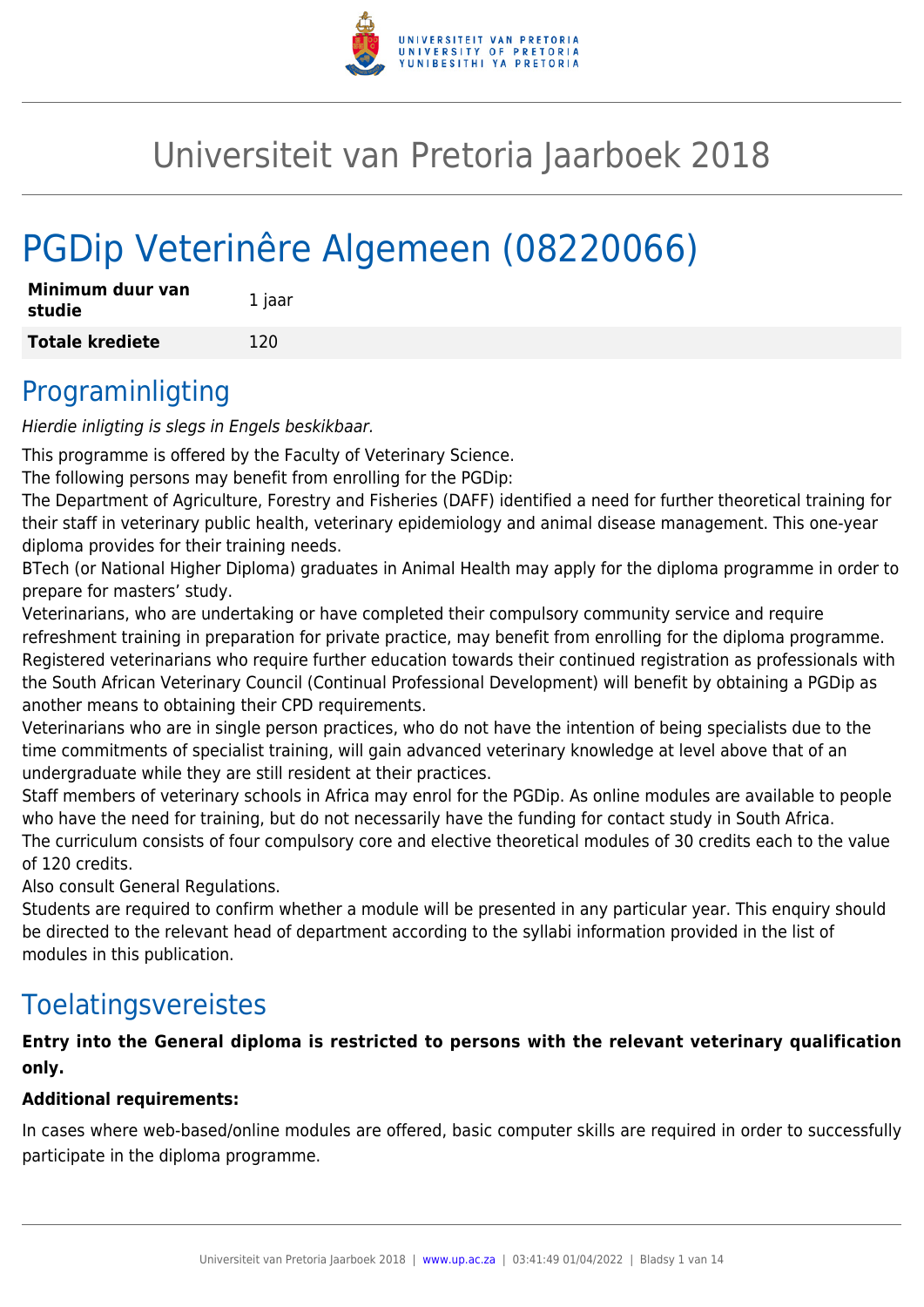

In certain cases, it remains the prerogative of the head of department to require, in addition to the entrance requirements, the successful completion of an admissions test before registration. A student may also be required to pass a proficiency test in English (TOEFL).

## Addisionele vereistes

In cases where web-based/online modules are offered, basic computer skills are required in order to successfully participate in the diploma programme.

In certain cases, it remains the prerogative of the head of department to require, in addition to the entrance requirements, the successful completion of an admissions test before registration. A student may also be required to pass a proficiency test in English (TOEFL).

## Eksamens en slaagvereistes

The PGDip is conferred by virtue of the successful completion of tests/assignments and an examination on four 30 credit coursework modules.

Every module will be evaluated by a written or oral test or assignment or practical work (a year mark will be determined) and an examination. The year mark and examination mark will each contribute 50% to the final mark. A subminimum of 40% is required in the examination and a final mark of at least 50% to pass the module. Instructions regarding requirements for year or examination marks are published in the study guides. If a student fails a module, he/she will have to repeat the module the following year. A candidate has two chances to pass a module.

## Slaag met lof

The diploma is conferred with distinction on a student who has obtained an average of at least 75%, provided that a minimum final mark of 60% in each of the modules have been obtained.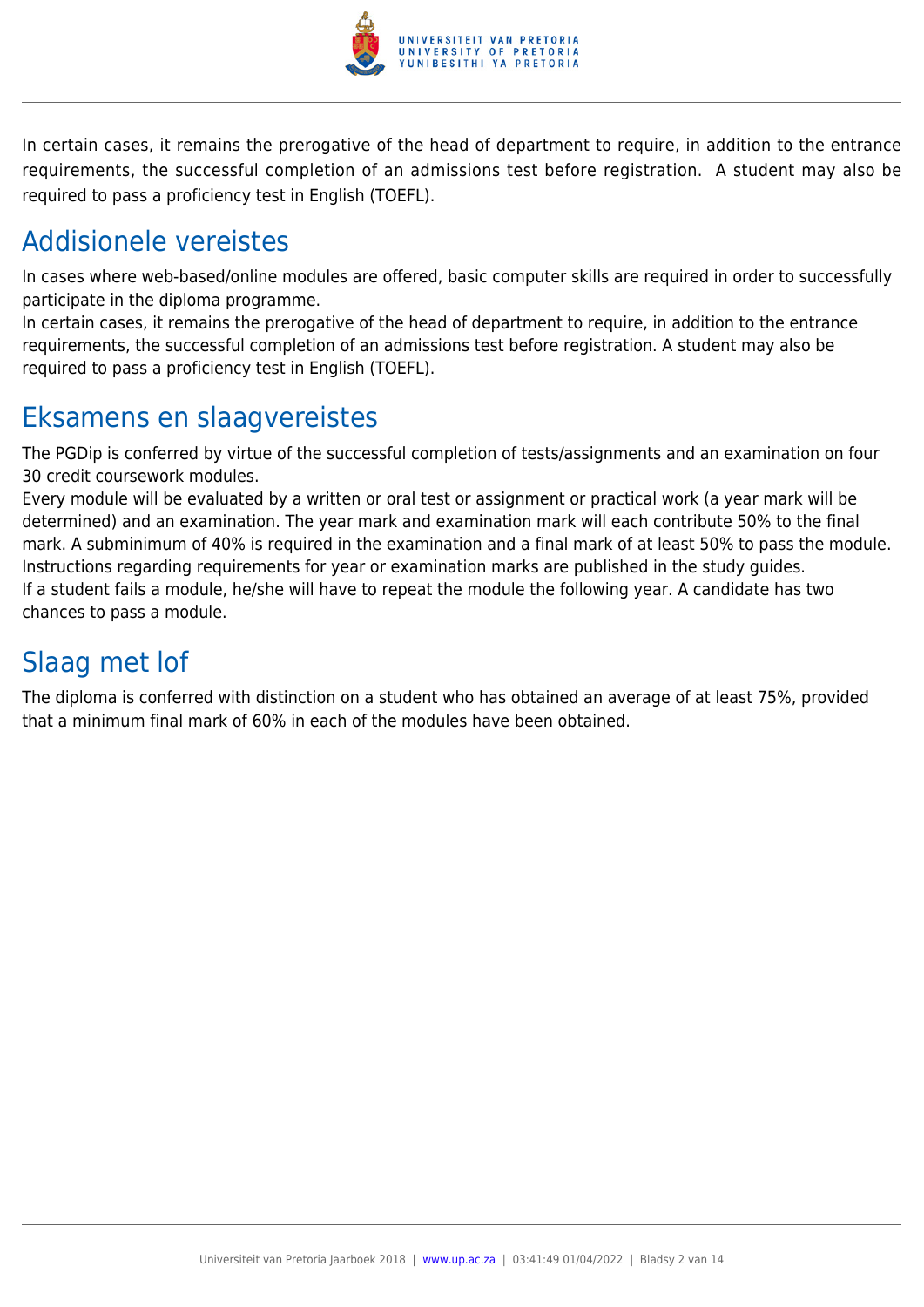

## Kurrikulum: Jaar 1

**Minimum krediete: 120**

## **Keusemodules**

## **Clinical Anatomy 701 (ANG 701)**

| <b>Modulekrediete</b> | 30.00                           |
|-----------------------|---------------------------------|
| Onderrigtaal          | Module word in Engels aangebied |
| <b>Departement</b>    | Anatomie en Fisiologie          |
| Aanbiedingstydperk    | Jaar                            |

#### **Module-inhoud**

(BVSc graduates only)

An in-depth study of the osteology, arthrology, myology, angiology, neurology, splanchnology and topographical anatomy of a species of interest. Special attention to clinically important sections of the anatomy. The course will allow for further studies in anatomy for intercalation with subjects such as diagnostic imaging and surgery.

## **Anaesthesiology 701 (ANV 701)**

| <b>Modulekrediete</b> | 30.00                           |
|-----------------------|---------------------------------|
| Onderrigtaal          | Module word in Engels aangebied |
| <b>Departement</b>    | Geselskapsdier Kliniese Studies |
| Aanbiedingstydperk    | Jaar                            |

#### **Module-inhoud**

(BVSc graduates only)

Advanced theoretical training on canine and feline anaesthesia and analgesia.The module covers the latest techniques in anaesthetising compromised animals and the use of total intravenous anaesthetic techniques, positive pressure ventilation, peripheral muscle relaxants and monitor apparatus.

## **Animal welfare and disaster management 701 (ANW 701)**

| <b>Modulekrediete</b> | 30.00                           |
|-----------------------|---------------------------------|
| Onderrigtaal          | Module word in Engels aangebied |
| <b>Departement</b>    | Geselskapsdier Kliniese Studies |
| Aanbiedingstydperk    | laar                            |
|                       |                                 |

### **Module-inhoud**

(BVSc graduates only)

Advanced training in assessment of animal welfare (including stress). Basic principles of veterinary disaster, risk reduction and emergency management, population control and shelter medicine.

#### **African wildlife disease management 701 (AWD 701)**

**Modulekrediete** 30.00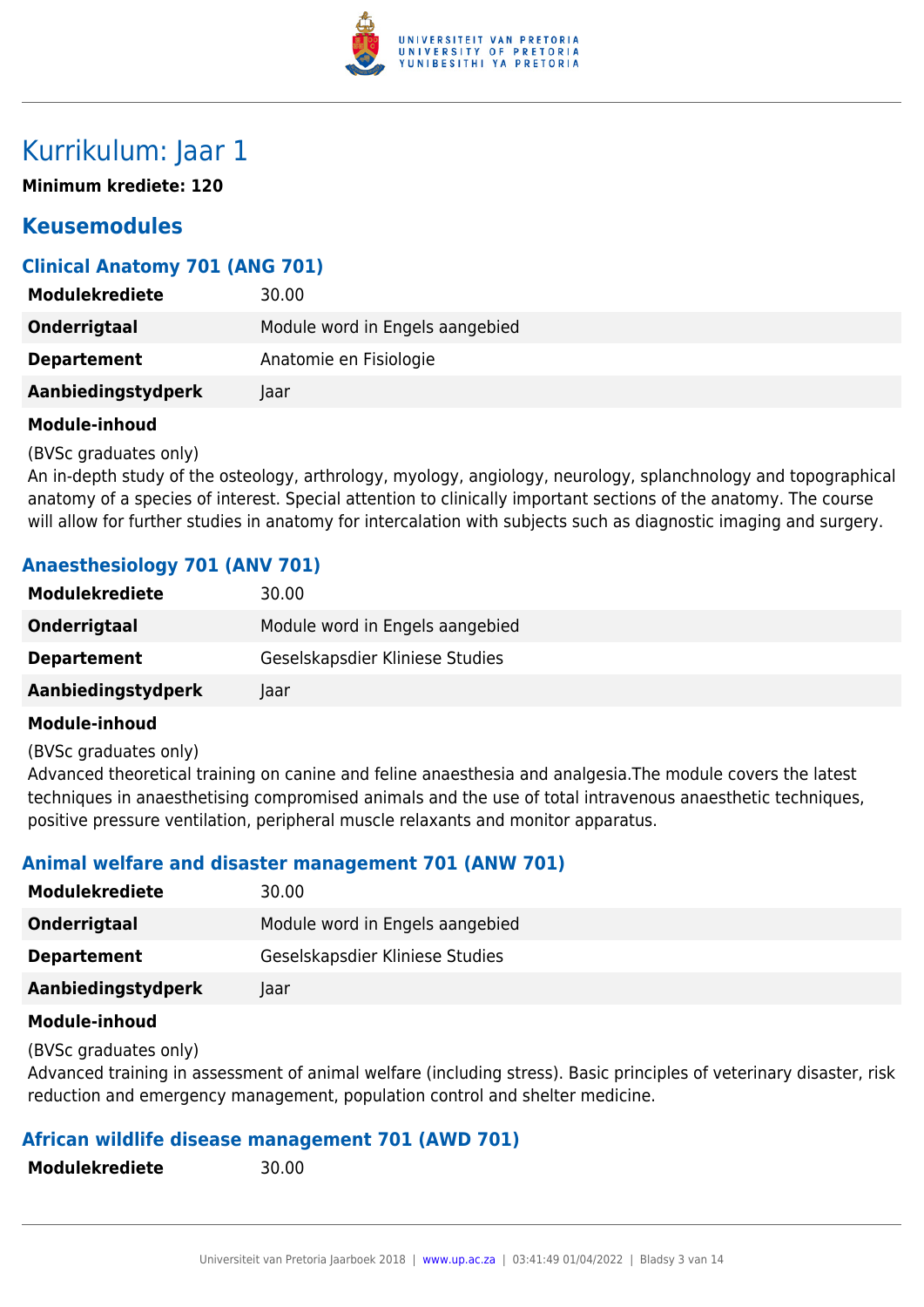

| <b>Onderrigtaal</b> | Module word in Engels aangebied |
|---------------------|---------------------------------|
| <b>Departement</b>  | <b>Produksiedierstudies</b>     |
| Aanbiedingstydperk  | Taar                            |
|                     |                                 |

Advanced training in infectious, parasitic and nutritional diseases of wildlife and their management in African wildlife species under ranching conditions. Also included are ostrich and crocodile farming.

## **Clinical reproduction 701 (CLR 701)**

| <b>Modulekrediete</b> | 30.00                           |
|-----------------------|---------------------------------|
| Onderrigtaal          | Module word in Engels aangebied |
| <b>Departement</b>    | Produksiedierstudies            |
| Aanbiedingstydperk    | laar                            |

#### **Module-inhoud**

#### (BVSc graduates only)

Causes, pathogenesis, control, treatment and prevention of diseases and malfunctions of reproduction in cattle, as well as the evaluation of males and females for breeding soundness. Also included are certain aspects of assisted reproduction and reproductive biotechnology, such as control of the oestrous cycle and parturition. A veterinary perspective (indications, limitations, current and future possibilities, and methods) on reproductive biotechnologies.

## **Controlled and notifiable diseases 701 (CND 701)**

| <b>Modulekrediete</b> | 30.00                           |
|-----------------------|---------------------------------|
| Onderrigtaal          | Module word in Engels aangebied |
| <b>Departement</b>    | Veterinêre Tropiese Siektes     |
| Aanbiedingstydperk    | laar.                           |

#### **Module-inhoud**

Advanced training in diseases with implications on trade and/or human health/wellbeing. The module will covey advanced knowledge in the specific disease, their management and basic monitoring epidemiological tools. Attention will also be given to emerging diseases as well as diseases associated with wildlife ranching.

## **Non-radiological diagnostic imaging of dogs and cats 701 (DIM 701)**

| <b>Modulekrediete</b> | 30.00                           |
|-----------------------|---------------------------------|
| <b>Voorvereistes</b>  | No prerequisites.               |
| Onderrigtaal          | Module word in Engels aangebied |
| <b>Departement</b>    | Geselskapsdier Kliniese Studies |
| Aanbiedingstydperk    | laar                            |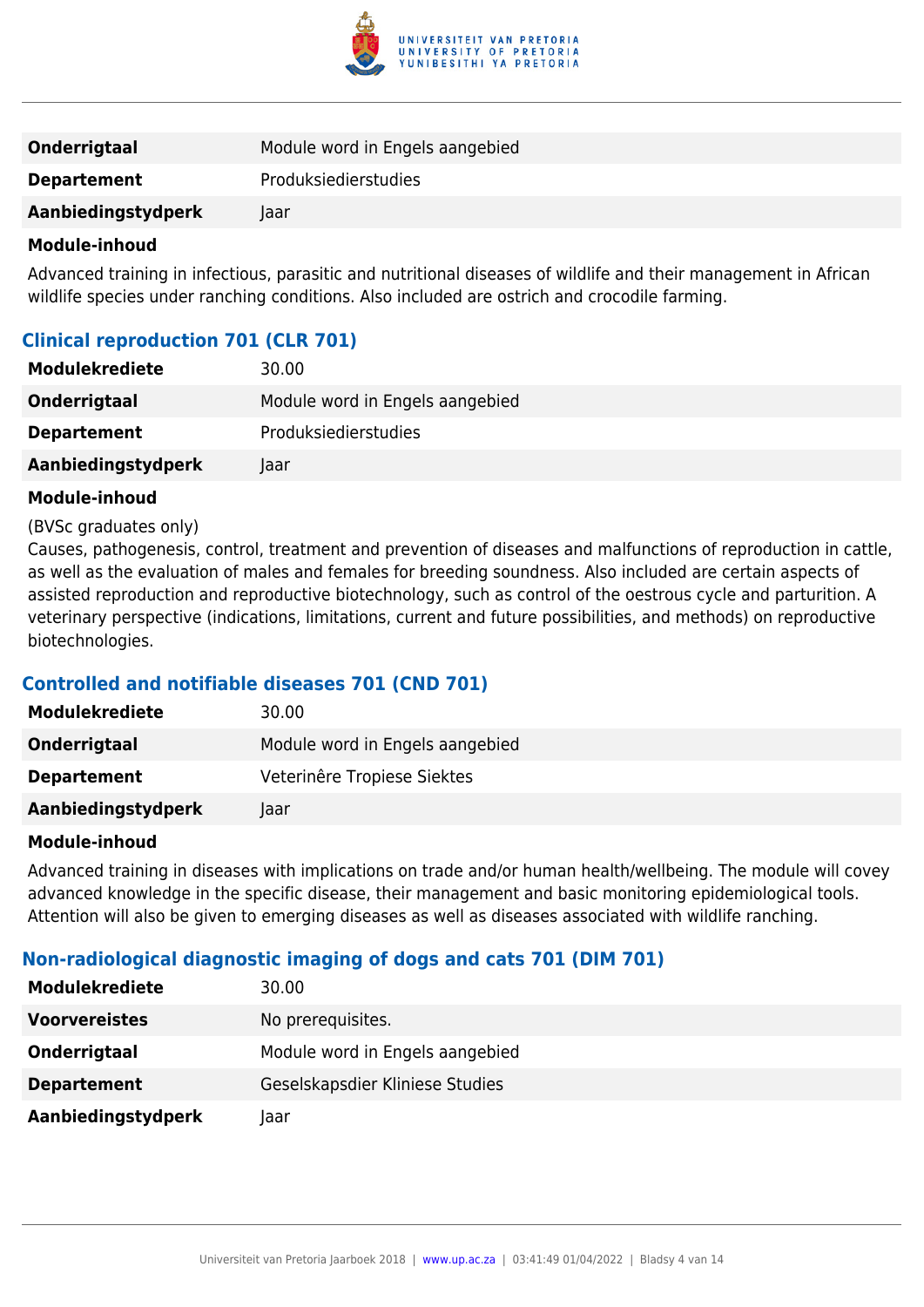

#### (BVSc graduates only)

Advanced study in non-radiological diagnostic imaging of dogs and cats. Approximately 76% is allocated to diagnostic ultrasound; 8% to MRI, CT and Scintigraphy each respectively. The pathophysiology, diagnosis and prognosis of pathological conditions are also discussed, as well as ways in which this field of study is linked to other diagnostic methods in order to confirm a diagnosis.

## **Non-radiological diagnostic imaging of horses 702 (DIM 702)**

| <b>Modulekrediete</b> | 30.00                           |
|-----------------------|---------------------------------|
| <b>Voorvereistes</b>  | No prerequisites.               |
| Onderrigtaal          | Module word in Engels aangebied |
| <b>Departement</b>    | Geselskapsdier Kliniese Studies |
| Aanbiedingstydperk    | Jaar                            |

#### **Module-inhoud**

Advanced study in non-radiological diagnostic imaging of horses. Approximately 80% is allocated to diagnostic ultrasound; 5% to MRI, 5% to CT and 10% to Scintigraphy. The pathophysiology, diagnosis and prognosis of pathological conditions are also discussed.

## **Non-radiological diagnostic imaging of ruminants 703 (DIM 703)**

| <b>Modulekrediete</b> | 30.00                           |
|-----------------------|---------------------------------|
| <b>Voorvereistes</b>  | No prerequisites.               |
| Onderrigtaal          | Module word in Engels aangebied |
| <b>Departement</b>    | Geselskapsdier Kliniese Studies |
| Aanbiedingstydperk    | Jaar                            |

#### **Module-inhoud**

#### (BVSc graduates only)

Advanced study in non-radiological diagnostic imaging of ruminants. Approximately 85% is allocated to diagnostic ultrasound; 5% to MRI, CT and Scintigraphy each respectively. The pathophysiology, diagnosis and prognosis of pathological conditions are also discussed, as well as ways in which this field of study is linked to other diagnostic methods in order to confirm a diagnosis.

#### **Radiology: Dogs and cats 705 (DIM 705)**

| <b>Modulekrediete</b> | 30.00                           |
|-----------------------|---------------------------------|
| <b>Voorvereistes</b>  | No prerequisites.               |
| Onderrigtaal          | Module word in Engels aangebied |
| <b>Departement</b>    | Geselskapsdier Kliniese Studies |
| Aanbiedingstydperk    | Taar                            |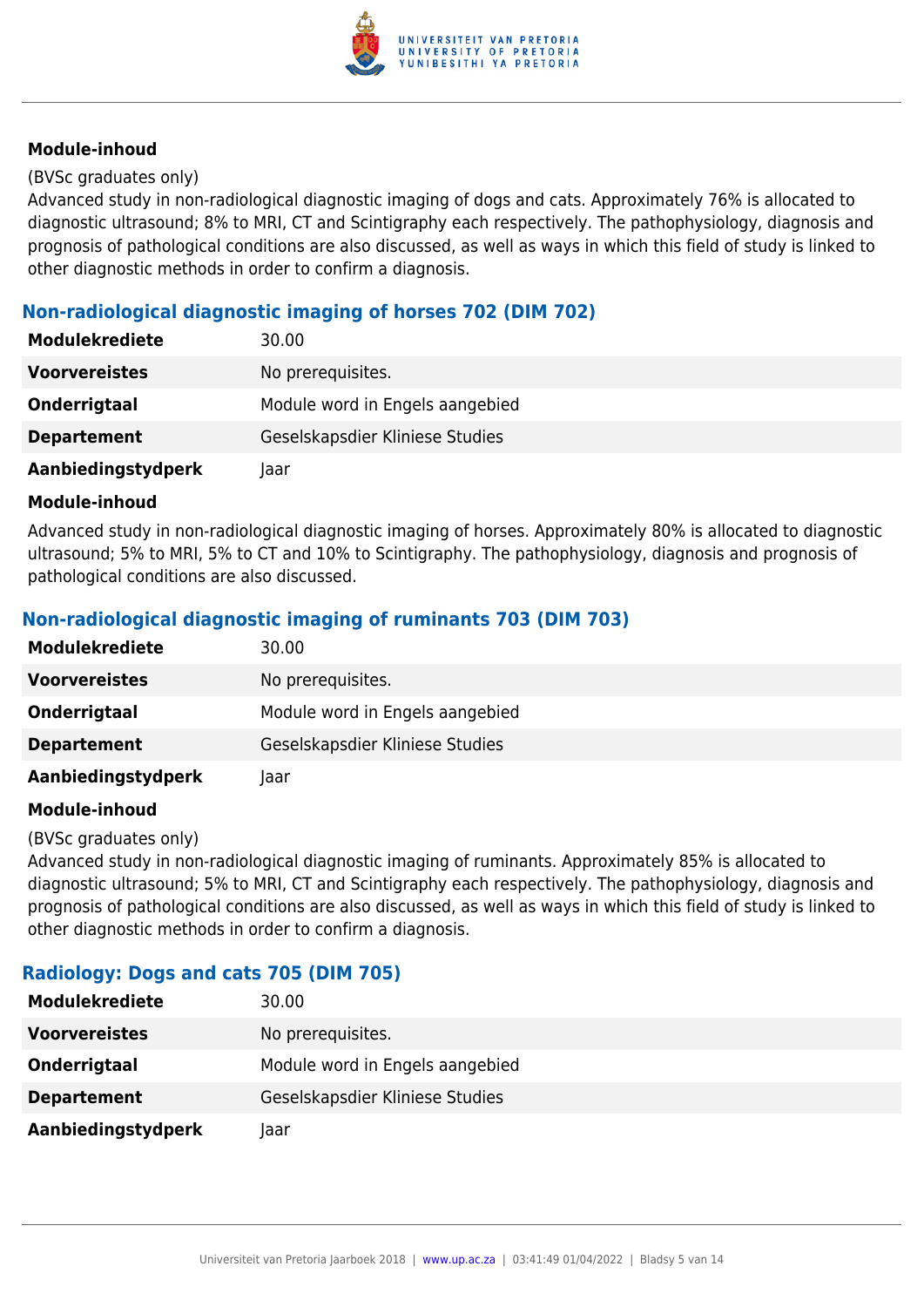

(BVSc graduates only)

Advanced study of radiology of dogs and cats, including discussion on the pathophysiology, diagnosis and prognosis of pathological conditions.

## **Radiology: Horses 706 (DIM 706)**

| <b>Modulekrediete</b> | 30.00                           |
|-----------------------|---------------------------------|
| <b>Voorvereistes</b>  | No prerequisites.               |
| Onderrigtaal          | Module word in Engels aangebied |
| <b>Departement</b>    | Geselskapsdier Kliniese Studies |
| Aanbiedingstydperk    | laar                            |

### **Module-inhoud**

(BVSc graduates only)

Advanced study of radiology of horses, including discussion on the pathophysiology, diagnosis and prognosis of pathological conditions.

## **Radiology: Ruminants 707 (DIM 707)**

| <b>Modulekrediete</b> | 30.00                           |
|-----------------------|---------------------------------|
| <b>Voorvereistes</b>  | No prerequisites.               |
| Onderrigtaal          | Module word in Engels aangebied |
| <b>Departement</b>    | Geselskapsdier Kliniese Studies |
| Aanbiedingstydperk    | laar                            |

#### **Module-inhoud**

(BVSc graduates only)

Advanced study of radiology of ruminants.

The pathophysiology, diagnosis and prognosis of pathological conditions are also discussed as well as ways in which this field of study relates to other diagnostic methods in order to confirm a diagnosis.

## **Diagnostic pathology 701 (DPA 701)**

| <b>Modulekrediete</b> | 30.00                           |
|-----------------------|---------------------------------|
| Onderrigtaal          | Module word in Engels aangebied |
| <b>Departement</b>    | Parakliniese Wetenskappe        |
| Aanbiedingstydperk    | laar                            |
| Module-inhoud         |                                 |

(BVSc graduates only) Diagnostic pathology of the diseases in various animal species.

## **Veterinary epidemiology 701 (EPL 701)**

**Modulekrediete** 30.00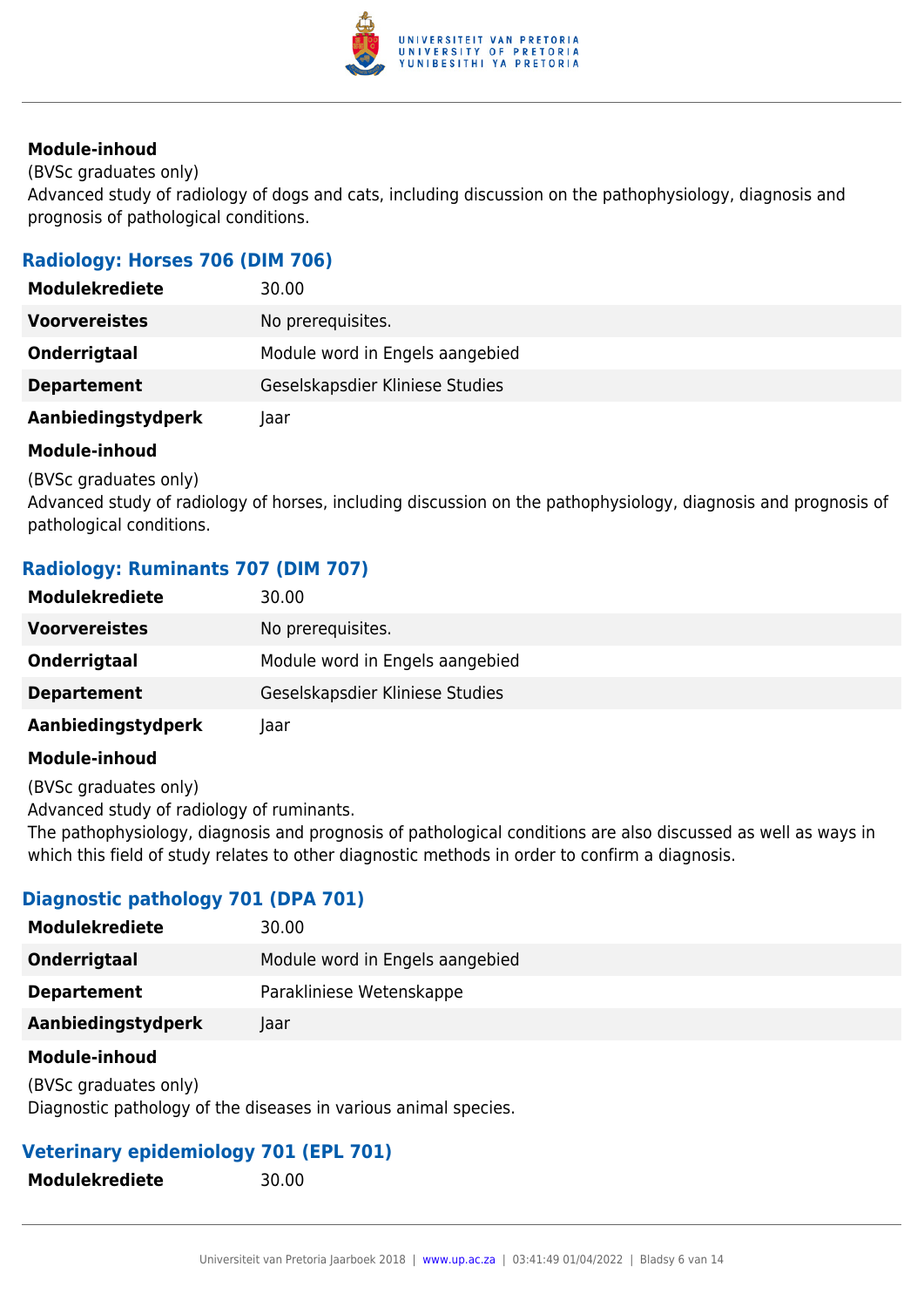

| <b>Voorvereistes</b> | No prerequisites.               |
|----------------------|---------------------------------|
| Onderrigtaal         | Module word in Engels aangebied |
| <b>Departement</b>   | <b>Produksiedierstudies</b>     |
| Aanbiedingstydperk   | Jaar                            |

(BVSc graduates only)

An introductory module in veterinary epidemiology designed to provide a foundation in epidemiology to allow for a better understanding of epidemiological reports.

### **Clinical pharmacology 701 (FAK 701)**

| <b>Modulekrediete</b> | 30.00                           |
|-----------------------|---------------------------------|
| Onderrigtaal          | Module word in Engels aangebied |
| <b>Departement</b>    | Parakliniese Wetenskappe        |
| Aanbiedingstydperk    | Taar                            |

#### **Module-inhoud**

(BVSc graduates only)

Advanced studies in veterinary clinical pharmacology studies pharmacotherapeutic features related to veterinary medicine and species-specific therapeutic objectives.

## **Mechanisms of drug action 702 (FAK 702)**

| <b>Modulekrediete</b> | 30.00                           |
|-----------------------|---------------------------------|
| <b>Voorvereistes</b>  | No prerequisites.               |
| Onderrigtaal          | Module word in Engels aangebied |
| <b>Departement</b>    | Parakliniese Wetenskappe        |
| Aanbiedingstydperk    | Jaar                            |

#### **Module-inhoud**

Advanced studies on the pharmacokinetics and pharmacodynamics of veterinary drugs.

## **Physiology 701 (FSL 701)**

| <b>Modulekrediete</b> | 30.00                           |
|-----------------------|---------------------------------|
| <b>Voorvereistes</b>  | No prerequisites.               |
| Onderrigtaal          | Module word in Engels aangebied |
| <b>Departement</b>    | Anatomie en Fisiologie          |
| Aanbiedingstydperk    | laar                            |

#### **Module-inhoud**

Advanced level, with the emphasis on applied and pathophysiology of disease.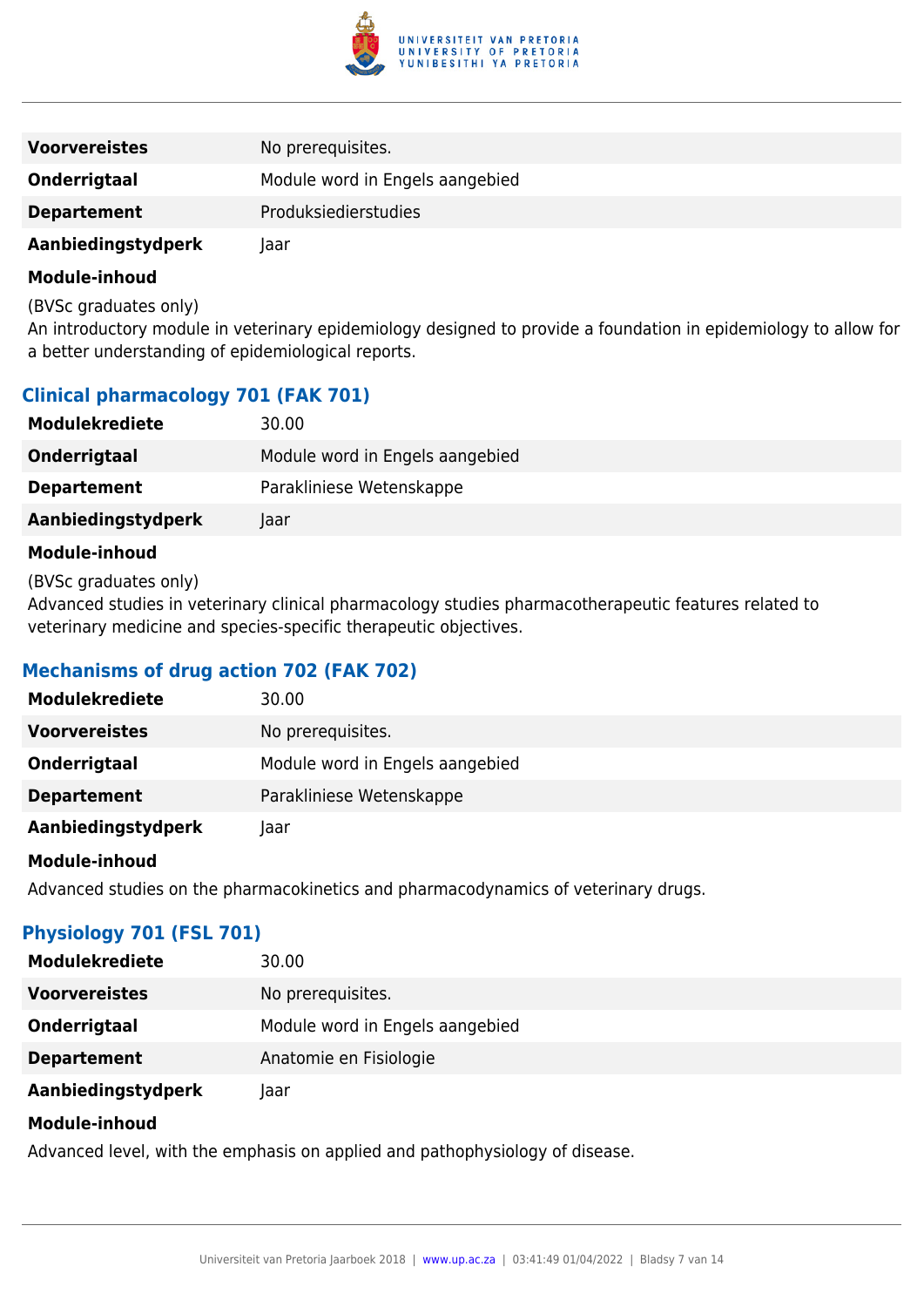

## **Herd and primary animal health 701 (HAH 701)**

| <b>Modulekrediete</b> | 30.00                           |
|-----------------------|---------------------------------|
| Onderrigtaal          | Module word in Engels aangebied |
| <b>Departement</b>    | <b>Produksiedierstudies</b>     |
| Aanbiedingstydperk    | laar                            |

#### **Module-inhoud**

The module will enable students to integrate and apply knowledge so that health and production problems can be identified and solved on a herd basis, while health status and production effectiveness can be improved from a holistic and cost effective viewpoint. The module will also include aspects of primary animal health care that will be applicable to needs of the emerging farming sector.

## **Histology 701 (HTY 701)**

| <b>Modulekrediete</b> | 30.00                           |
|-----------------------|---------------------------------|
| Onderrigtaal          | Module word in Engels aangebied |
| <b>Departement</b>    | Anatomie en Fisiologie          |
| Aanbiedingstydperk    | Jaar                            |

#### **Module-inhoud**

An in-depth comparative study of light and electron microscopic histology of domestic animals, birds and selected wildlife species.

## **Clinical pathology 704 (KPA 704)**

| <b>Modulekrediete</b> | 30.00                           |
|-----------------------|---------------------------------|
| Onderrigtaal          | Module word in Engels aangebied |
| <b>Departement</b>    | Geselskapsdier Kliniese Studies |
| Aanbiedingstydperk    | laar                            |

#### **Module-inhoud**

(BVSc graduates only) Advanced study in clinical pathology including enzymology, cytology, haematology as well as clinical pathology of the kidney in domestic animals.

## **Clinical pathology 705 (KPA 705)**

| <b>Modulekrediete</b> | 30.00                           |
|-----------------------|---------------------------------|
| <b>Voorvereistes</b>  | Geen voorvereistes.             |
| Onderrigtaal          | Module word in Engels aangebied |
| <b>Departement</b>    | Geselskapsdier Kliniese Studies |
| Aanbiedingstydperk    | Jaar                            |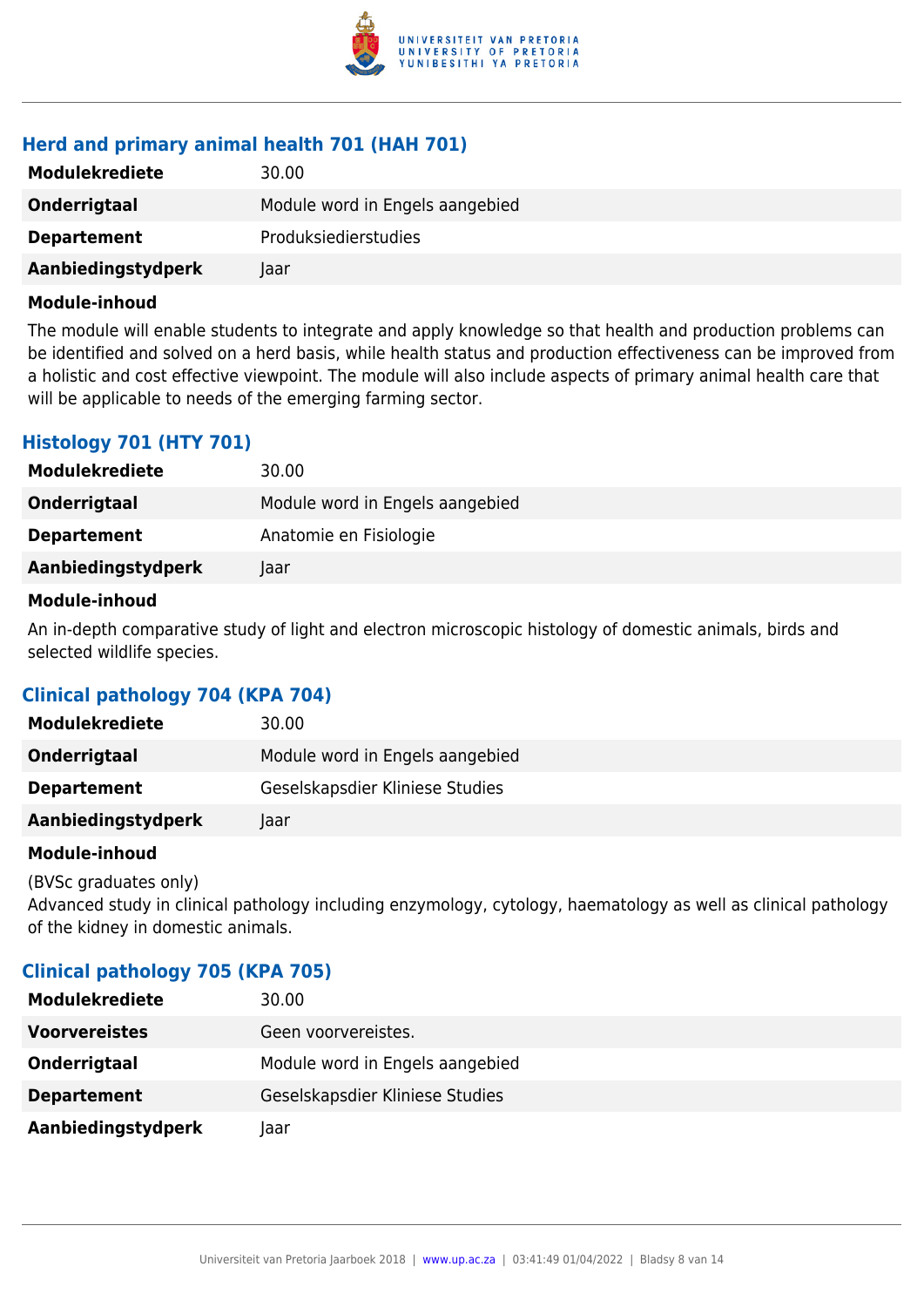

(BVSc graduates only)

Advanced study in clinical pathology including blood-gas and acid-base balance, gastro-enterology, haemostasis, diagnostic indices and principles of domestic animals.

## **Laboratory animal science 702 (LAS 702)**

| <b>Modulekrediete</b> | 30.00                           |
|-----------------------|---------------------------------|
| Onderrigtaal          | Module word in Engels aangebied |
| <b>Departement</b>    | Parakliniese Wetenskappe        |
| Aanbiedingstydperk    | Taar                            |

#### **Module-inhoud**

Section 1: (10 credits)

Application of procedures within an accredited laboratory animal facility, with focus on laboratory animal management (rats and mice), including housing and care; enrichment; breeding; methods of dosing and methods of sample collection.

#### Section 2: (20 credits)

The biology of laboratory animals, their management and use as models in biomedical research. The aim is to extend the activities concerning the care and use of laboratory animals for research, training and testing. Further to affirm the concept on which the modern practice of experimenting with animals is based, to take into consideration the controversy evoked in the climate of animal rights. The special professional role required of the veterinary and paraveterinary professions to enhance humane practice with regard to animal experiments as well as the promotion of a productive scientific effort in the biomedical sciences.

## **Laboratory diagnostics procedures 703 (LAS 703)**

| Modulekrediete       | 30.00                           |
|----------------------|---------------------------------|
| <b>Voorvereistes</b> | No prerequisites.               |
| Onderrigtaal         | Module word in Engels aangebied |
| <b>Departement</b>   | Parakliniese Wetenskappe        |
| Aanbiedingstydperk   | laar                            |

#### **Module-inhoud**

The module will focus on basic tests available in laboratory diagnostics for infectious and parasitic diseases. Focus will be placed on the interpretation of tests, issuing of certificates, validation of test procedures, quality assurance and laboratory safety. The course will include basic within the laboratory of the department.

## **Research ethics for laboratory animal science 704 (LAS 704)**

| <b>Modulekrediete</b> | 30.00                           |
|-----------------------|---------------------------------|
| <b>Voorvereistes</b>  | No prerequisites.               |
| Onderrigtaal          | Module word in Engels aangebied |
| <b>Departement</b>    | Parakliniese Wetenskappe        |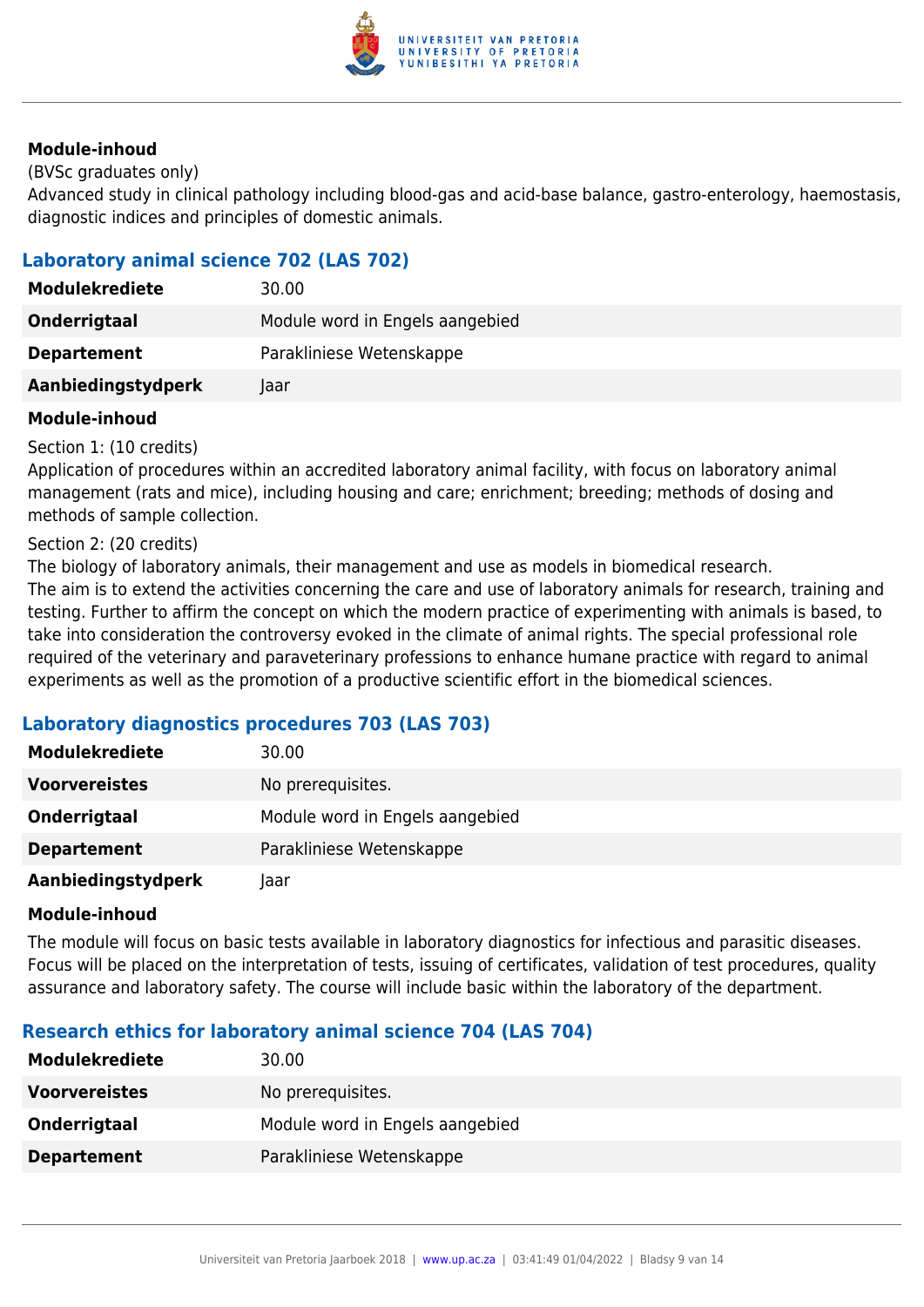

#### **Aanbiedingstydperk** Jaar

#### **Module-inhoud**

An advanced module in research methodology for veterinarians involved in laboratory animals and/or laboratory work. The study will focus on animal ethics, animal ethics committee, evaluation of protocols and study design. Focus will also be placed on legislation for the use and protection of animals.

### **Necropsy technique and interpretation 701 (NTI 701)**

| <b>Modulekrediete</b> | 30.00                           |
|-----------------------|---------------------------------|
| Onderrigtaal          | Module word in Engels aangebied |
| <b>Departement</b>    | Parakliniese Wetenskappe        |
| Aanbiedingstydperk    | laar                            |
|                       |                                 |

#### **Module-inhoud**

An advanced module in necropsy techniques, interpretation and specimen collection.

| Ophthalmology 701 (OFM 701) |                                 |
|-----------------------------|---------------------------------|
| <b>Modulekrediete</b>       | 30.00                           |
| <b>Voorvereistes</b>        | No prerequisites.               |
| Onderrigtaal                | Module word in Engels aangebied |
| <b>Departement</b>          | Geselskapsdier Kliniese Studies |
| Aanbiedingstydperk          | laar                            |

#### **Module-inhoud**

#### (BVSc graduates only)

The module covers the anatomy and physiology of the eye and its adnexa, examination techniques and aids, ocular therapeutics and treatment techniques, surgical and non-surgical conditions of the orbit, eyelids, third eyelid, conjunctiva, lachrymal system, cornea, sclera, anterior chamber, uvea lens, vitreous and retina, and hereditary diseases. Practical work includes the use of instrumentation and accessories during examination and surgical procedures. page

#### **Production animal management 701 (PAM 701)**

| <b>Modulekrediete</b> | 30.00                           |
|-----------------------|---------------------------------|
| <b>Voorvereistes</b>  | No prerequisites.               |
| Onderrigtaal          | Module word in Engels aangebied |
| <b>Departement</b>    | Produksiedierstudies            |
| Aanbiedingstydperk    | laar                            |

#### **Module-inhoud**

The module content includes the study of animal genetics, nutrition, management, housing, keeping of records, hygiene, welfare and behaviour, with special emphasis on nutrition. The species concerned are dairy cattle, beef cattle, small stock and pigs.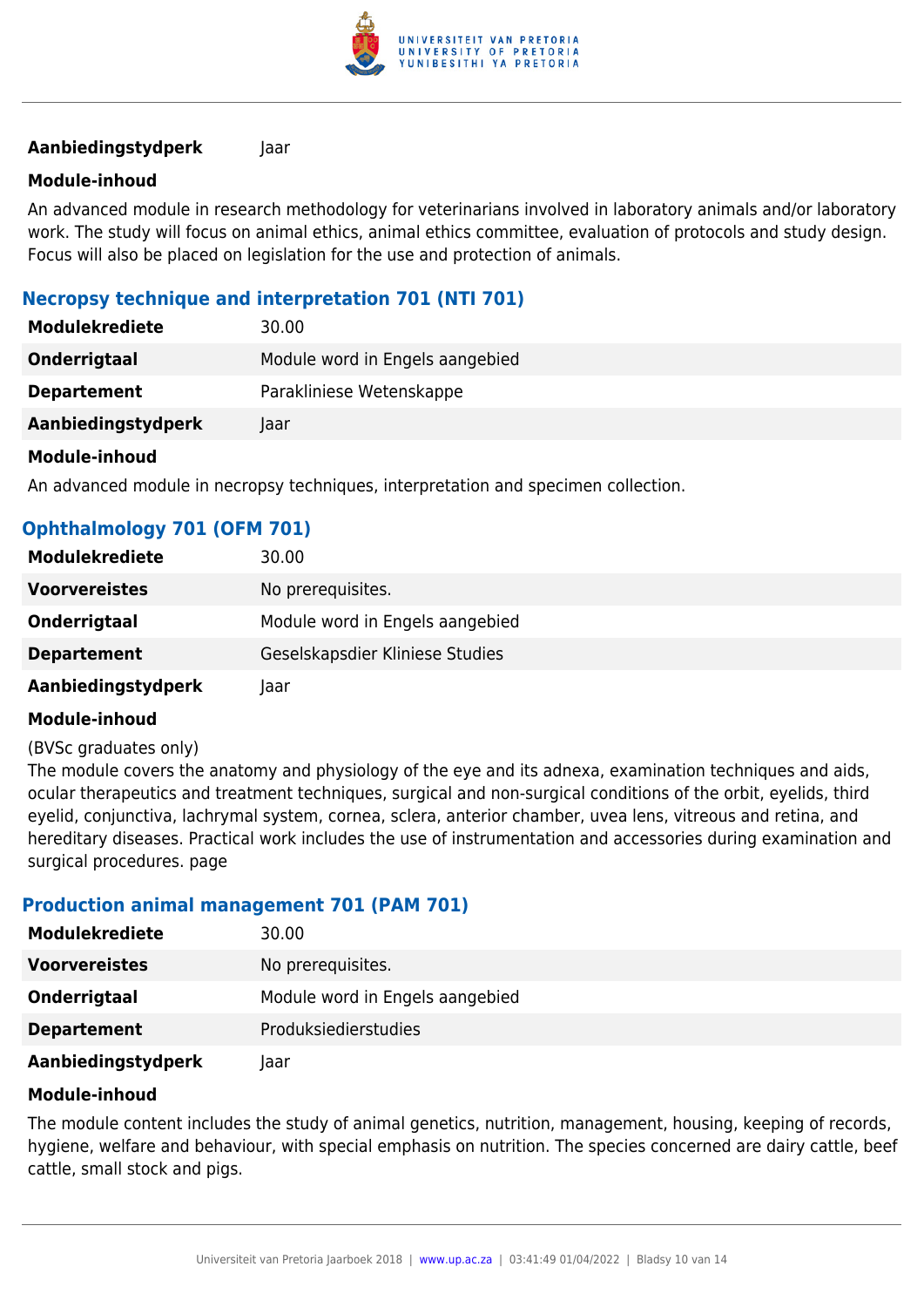

## **Mechanisms of disease 711 (PAT 711)**

| <b>Modulekrediete</b> | 30.00                           |
|-----------------------|---------------------------------|
| <b>Voorvereistes</b>  | No prerequisites.               |
| Onderrigtaal          | Module word in Engels aangebied |
| <b>Departement</b>    | Parakliniese Wetenskappe        |
| Aanbiedingstydperk    | Taar                            |
| Module-inhoud         |                                 |

An advanced module covering the mechanisms behind disease processes.

## **Poultry health and nutrition 701 (PVT 701)**

| <b>Modulekrediete</b> | 30.00                           |
|-----------------------|---------------------------------|
| <b>Voorvereistes</b>  | No prerequisites.               |
| Onderrigtaal          | Module word in Engels aangebied |
| <b>Departement</b>    | Produksiedierstudies            |
| Aanbiedingstydperk    | Jaar                            |
| Module-inhoud         |                                 |

Advanced training in poultry health, production systems and nutrition.

## **Reproductive biology 701 (RPT 701)**

| <b>Modulekrediete</b> | 30.00                           |
|-----------------------|---------------------------------|
| Onderrigtaal          | Module word in Engels aangebied |
| <b>Departement</b>    | <b>Produksiedierstudies</b>     |
| Aanbiedingstydperk    | Jaar                            |

## **Module-inhoud**

(BVSc graduates only)

Includes the physiology and endocrinology of puberty, the oestrous cycle, pregnancy, parturition, the puerperium, as well as that of the foetus and the neonate. Also included are the physiology and endocrinology of the bull, more specifically that of puberty, spermatogenesis, the scrotum, the accessory sex glands, libido, erection, coitus, sperm and semen. Also included are certain aspects of reproductive biotechnology, namely the biotechnical aspects of collection, examination and freezing of semen and embryos, embryo transfer and in vitro fertilisation.

## **Reproductive physiology of animals 702 (RPT 702)**

| <b>Modulekrediete</b> | 30.00                           |
|-----------------------|---------------------------------|
| Onderrigtaal          | Module word in Engels aangebied |
| <b>Departement</b>    | <b>Produksiedierstudies</b>     |
| Aanbiedingstydperk    | laar.                           |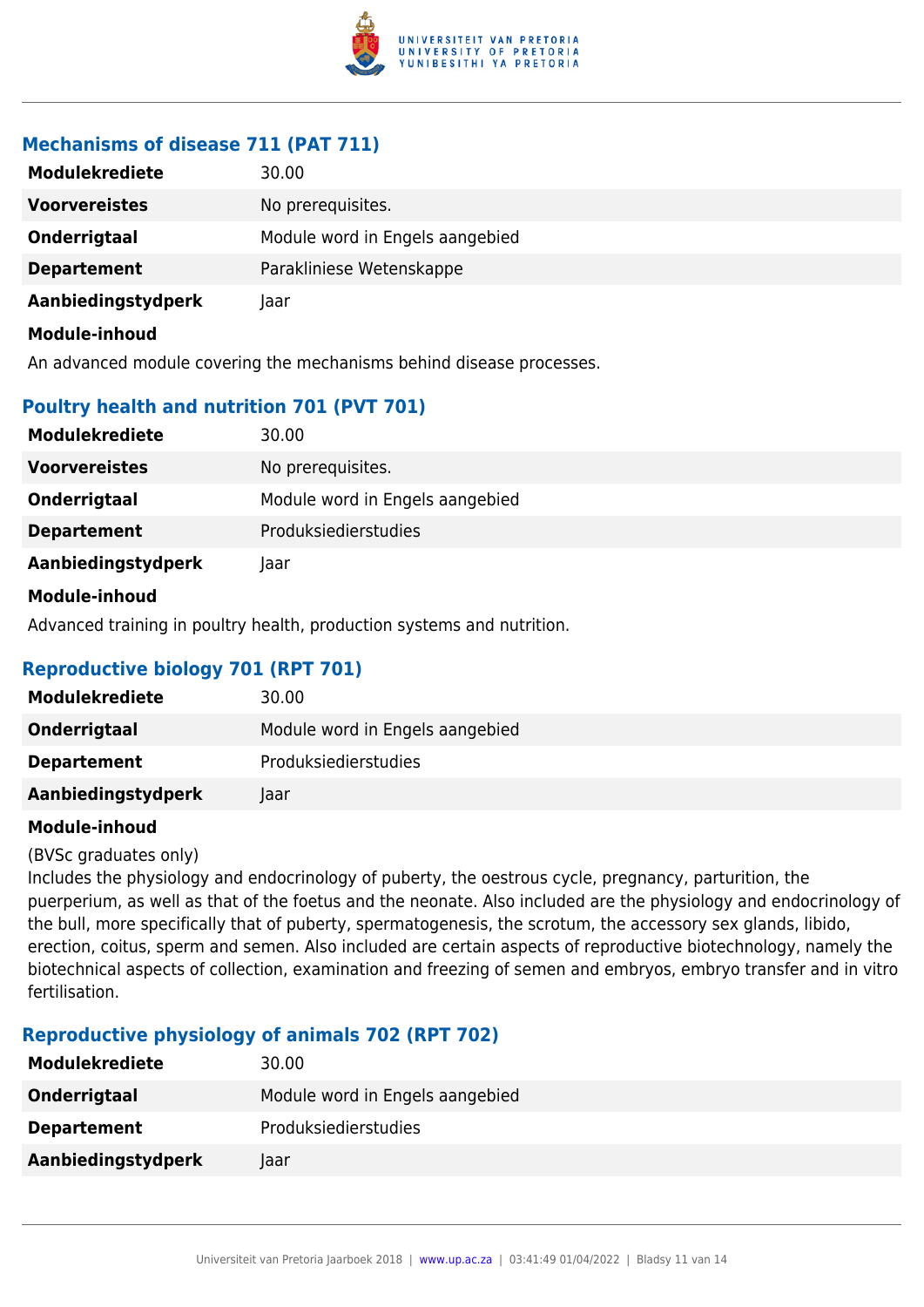

Students will gain advanced theoretical knowledge of general reproductive endocrinology and physiology of animals. It includes detailed knowledge and application of the structures of different hormone groups, forms of storage, transportation, methods of action and secretion control mechanisms: hormonal control of female reproductive cycles; fertilisation, sexing, gestation, pathogenesis of teratogenic deviations and partus, the puerperal period and re-implantation; male reproductive endocrinology and physiology; examining of fresh and frozen semen, including advanced methods; the use of hormone profiles to monitor gestation and cycles, and artificial breeding.

## **Ruminant health and medicine 701 (RUM 701)**

| <b>Modulekrediete</b> | 30.00                           |
|-----------------------|---------------------------------|
| <b>Voorvereistes</b>  | No prerequisites.               |
| Onderrigtaal          | Module word in Engels aangebied |
| <b>Departement</b>    | <b>Produksiedierstudies</b>     |
| Aanbiedingstydperk    | Jaar                            |

#### **Module-inhoud**

#### (BVSc graduates only)

Advanced theoretical study in ruminant medicine specifically applicable to conditions of the gastrointestinal tract, liver and production diseases, liver, cardiovascular, respiratory and urinary system, skin, nervous system and musculo-skeletal system, skin and appendages.

## **Organic and inorganic toxicology 705 (TOK 705)**

| <b>Modulekrediete</b> | 30.00                           |
|-----------------------|---------------------------------|
| <b>Voorvereistes</b>  | No prerequisites.               |
| Onderrigtaal          | Module word in Engels aangebied |
| <b>Departement</b>    | Parakliniese Wetenskappe        |
| Aanbiedingstydperk    | laar                            |

#### **Module-inhoud**

Advanced training on the most important and well-known plant, mycotoxins, zootoxicoses and organic and inorganic poisons.

## **Basic and clinical veterinary toxicology 706 (TOK 706)**

| <b>Modulekrediete</b> | 30.00                           |
|-----------------------|---------------------------------|
| <b>Voorvereistes</b>  | No prerequisites.               |
| Onderrigtaal          | Module word in Engels aangebied |
| <b>Departement</b>    | Parakliniese Wetenskappe        |
| Aanbiedingstydperk    | Jaar                            |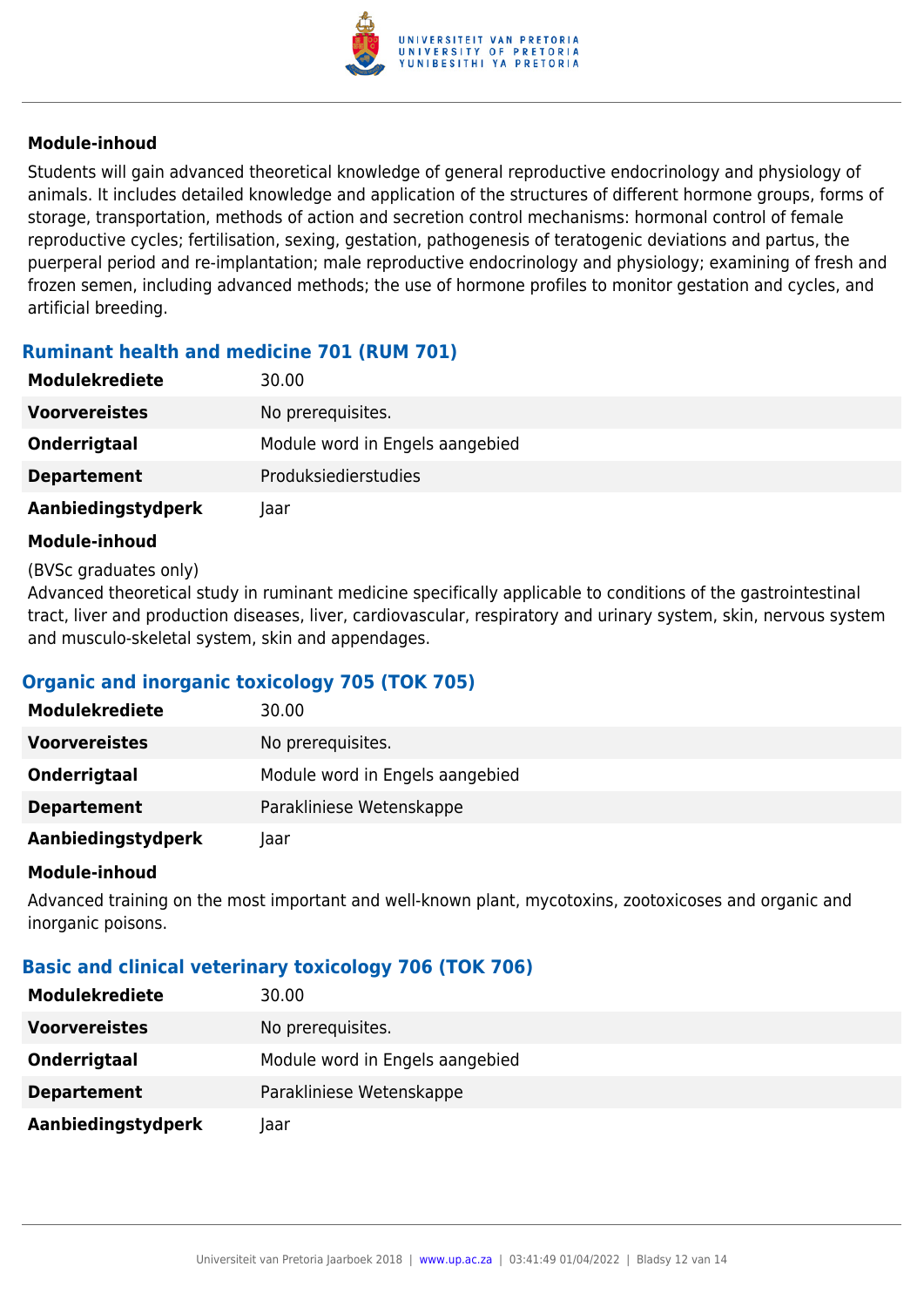

Advanced studies in toxicological principles to enable students to develop proficiency in routine toxicological investigations, treatment, advice and diagnostic procedures. Includes training in laboratory based toxicity testing and methodology

## **Porcine health, production and nutrition 701 (VKH 701)**

| <b>Modulekrediete</b> | 30.00                           |
|-----------------------|---------------------------------|
| <b>Voorvereistes</b>  | No prerequisites.               |
| Onderrigtaal          | Module word in Engels aangebied |
| <b>Departement</b>    | Produksiedierstudies            |
| Aanbiedingstydperk    | Jaar                            |

#### **Module-inhoud**

Advanced theoretical study in pig housing, nutrition and disease for animal housed both outdoor and intensive, specifically applicable to conditions of Southern Africa.

## **Veterinary principles of auditing 701 (VLP 701)**

| <b>Modulekrediete</b> | 30.00                           |
|-----------------------|---------------------------------|
| Onderrigtaal          | Module word in Engels aangebied |
| <b>Departement</b>    | <b>Produksiedierstudies</b>     |
| Aanbiedingstydperk    | laar                            |
|                       |                                 |

#### **Module-inhoud**

(BVSc graduates only) The following module will focus on auditing and compliance at the farm, abattoir and processing plant level.

## **Veterinary legislation and policy 702 (VLP 702)**

| <b>Modulekrediete</b> | 30.00                           |
|-----------------------|---------------------------------|
| <b>Voorvereistes</b>  | No prerequisites.               |
| Onderrigtaal          | Module word in Engels aangebied |
| <b>Departement</b>    | Produksiedierstudies            |
| Aanbiedingstydperk    | laar                            |

#### **Module-inhoud**

(BVSc graduates only)

Broad-based training in understanding, interrogating and critically applying veterinary policy (including applicable South African legislation), and international phytosanitary and sanitary policy and trade.

## **Veterinary risk assessment 703 (VLP 703)**

| <b>Modulekrediete</b> | 30.00             |
|-----------------------|-------------------|
| <b>Voorvereistes</b>  | No prerequisites. |